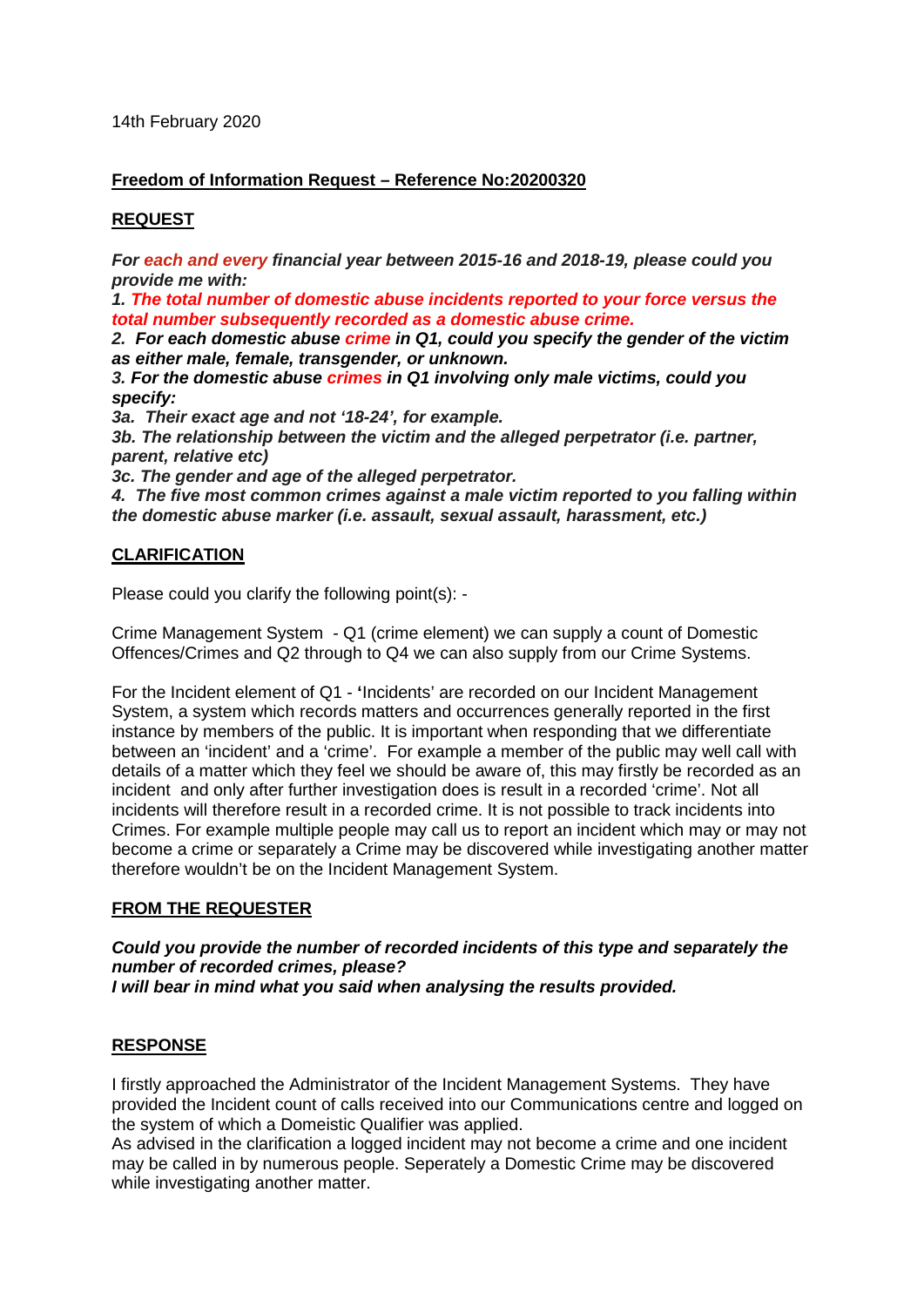*Based on the Domestic qualifier –*

*2015-2016 – 23,459 2018-2019 – 23,711*

For the other parts of your request:

I approached our Crime Management Data Returns Administrator for assistance with your request. The CMS system and Connect System is used to record complaints or allegations of those matters, which the Home Office specify should be recorded as 'crimes'.

She conducted a search of the two crime management systems. (CMS - our legacy system which provides data up to 4th December 2017 and our new CONNECT system which records crimes from that date onwards)

For FOI requests such as this, we access the two separate systems and the retrieval and data extraction varies greatly dependant on the search capabilities and the inputted data. The information you receive therefore may be in two different formats depending on your time parameters, and the data we can provide which will be dependent on the search capabilities of each system. All our systems are designed and used first and foremost for Policing Purposes and have limited search capability.

She provided me with the enclosed spreadsheet and the following explanation of her search criteria:

*Please see the attached data and below explanation.*

#### *CMS(ii) Crime -*

*I have included a count of offences recorded on the CMS(ii) Crime Register between 01-Apr-2015 and 04-Dec-2017 recorded with a Domestic Incident Flag and a victim. Of this count of offences, I have included a breakdown of the victims by Gender and Age at the time of offence, a breakdown of the Victim's relationship to the suspect and a breakdown of offences where the victim is Male by volume.*

#### *CONNECT crime –*

*I have included a count of offences recorded for CONNECT Crime between 05-Dec-2017 and 31-Mar-2019, where the offence was recorded with a victim and a Domestic Abuse Keyword. Of this count of offences, I have included a breakdown of the victims by Gender and Age at the time of offence and a breakdown of offences where the victim is Male by volume.*

*No CONNECT Data has been included for suspects due to the ongoing data quality and accuracy issues. As previously stated, PMU has taken the decision that we are currently unable to provide data regarding suspects i.e. outcomes, ages, gender, relationship etc.*

*In addition, we cannot display the relationship of the victim to the suspect as CONNECT only facilitates the recording of the suspect to victim relationship, therefore I cannot provide this data for CONNECT.*

*Please note –*